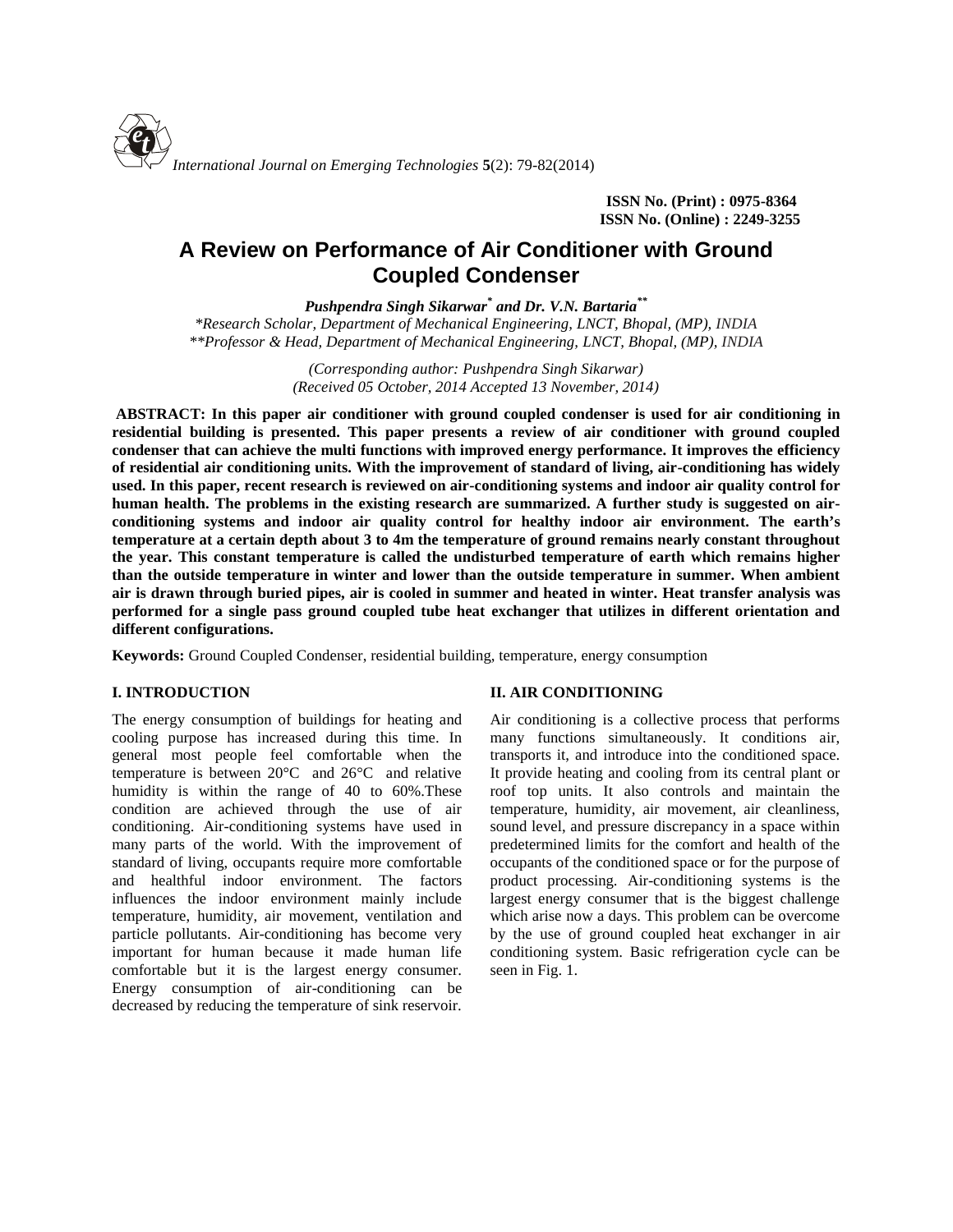

**Fig. 1.** Basic Refrigeration Cycle.

#### **III. GROUND COUPLED HEAT EXCHANGER** Horiz

This type of heat exchanger is an underground heat This type of heat exchanger is an underground heat  $\frac{2}{e}$ <br>exchanger that can capture heat from the ground or dissipate heat to the ground. They use the earth's  $\frac{54}{20}$ undisturbed temperature to warm or cool air or other undisturbed temperature to warm or cool air or other performation of the state of the state of the performation of the state of the state of the state of the state of the state of the state of the state of the state of th consists of loops of pipe buried in the ground horizontally or vertically. Vertical loops go deeper. Horizontal loops are usually buried at one to three meter depth. Temperature regime at this depth and  $\frac{\epsilon^{10}a}{\epsilon^{10}}$ beyond is stable, with no fluctuation and with only a small seasonal or annual variation. This improves the cop of air-conditioning system as well as save electricity. In ground coupled heat exchanger Tubes are placed underground through which refrigerant is drawn. Ionizative or vertically. Vertical loops go deeper.<br>
Intal loops are usually buried at one to three<br>
depth. Temperature regime at this depth and<br>
is stable, with no fluctuation and with only a<br>
easonal or annual variation.

Horizontal ground heat exchanger can be seen in figure 2. And the arrangement of vertical ground heat exchanger can be seen in figure 3. Air conditioner with ground coupled condenser reduces the power consumption and its improves the coefficient of performance. In this paper wide literature review based on the literature found from various sources is presented. A review presents the work done in this field till now. Author investigated the impact of different ground surface boundary conditions on the efficiency of a single and a multiple parallel earth-to-air heat exchanger system [1] author proposes an even simpler, one-dimensional model with only eight horizontal mesh cells for the ground. ground coupled condenser reduces the power<br>consumption and its improves the coefficient of<br>performance. In this paper wide literature review based<br>on the literature found from various sources is<br>presented. A review present



**Fig. 2.** Horizontal Ground Heat Exchanger Configurations.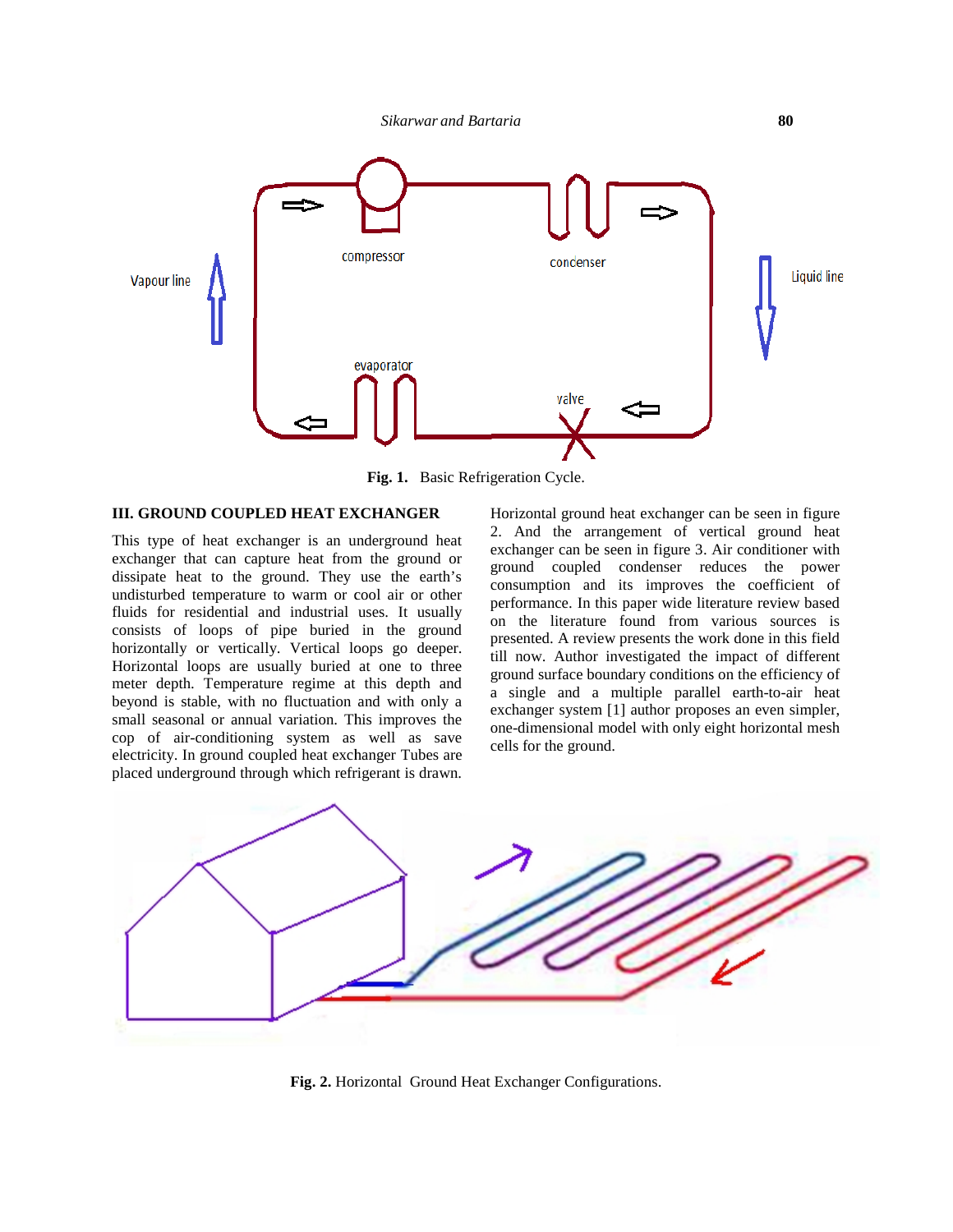

**Fig. 3.** Vertical Ground Heat Exchanger.

The heat exchanger tubes are placed in one of these cells, in parallel, with regular spacing. Neither a variable temperature profile along the tubes nor the influences of the nearby building are taken into account. On the other hand this is the only study that considers the coupling of the heat exchanger with the indoor building environment [2]. Author use a simplified way of modeling the air temperature at the outlet of the earth-air heat exchanger. These models, often confined to a linear configuration with a single tube, take soil temperature as a parameter without considering how it may be influenced by the exchange between the air in the heat exchanger and the ground. Author studied the cooling and heating potential of recirculation type that operated with energy Earth to air heat exchanger saving building located in Indian Institute of Technology Delhi (India) [3]. Author was to compare ground air collector with typical Earth to air heat exchangers coupled with the same, as in the previous work, greenhouse. Based on experiments and calculation results they concluded that the first system is a more suitable solution for the heating season [4,5]. Author proposes a model of heat transfer in the ground in two dimensions, based on a heat balance at the surface and a single-pipe heat exchanger model. This model has the advantage of having a reduced mesh. However, the system of nonlinear equations must be solved via a tool for solving partial differential equations [6]. Author developed a thermal model for heating of greenhouse by using different combinations **Fig. 3.** Vertical Ground Heat Exchanger.<br>
exchanger tubes are placed in one of these of inner thermal a<br>
temperature profile along the tubes nor the After studying the<br>
so of the nearby building are taken into all these a ground air collector with typical Earth to air<br>hangers coupled with the same, as in the<br>work, greenhouse. Based on experiments and<br>n results they concluded that the first system<br>suitable solution for the heating season [4, The heat exchanger tubes are placed in one of these of inner thermal eurating T,<br>includibe temperature profile along the toles nor the After stadying heviews of all these authors, Inspires of<br>influences of the meanly buil building located in Indian<br>
to achieve a specific outlet temperature<br>
lhi (India) [3]. Author was to<br>
pressure drop inside the ground tubing or<br>
tor with typical Earth to air<br>
and exterior temperatures. This is due<br>
with t

of inner thermal curtain, an earth–air heat exchanger, and geothermal heating [7].

After studying the views of all these authors, Inspires of all these attempt we may proceed toward the ground tubing of condenser of air conditioning system in different orientation. Still in this context there is chance to improve COP of air conditioning. It also reduces power utilization of Air conditioners. So I have decided to perform experiment in this area. A ground coupled heat exchanger in a horizontal loop in an effort to optimize an already efficient design. Analysis will be performed for a single pass ground coupled heat exchanger that utilizes as a closed loop, and that uses horizontal orientation in the system. Calculations will be performed to determine the length of pipe required to achieve a specific outlet temperature as well as pressure drop inside the ground tubing on varying inlet and exterior temperatures. This is due to the fluid (refrigerant) entering the pipe with a varying inlet temperature and exiting the pipe at the temperature of the refrigerant or soil on the outside of the pipe. different orientation. Still in this context there is chance<br>to improve COP of air conditioning. It also reduces<br>power utilization of Air conditioners. So I have decided<br>to perform experiment in this area. A ground coupled izontal orientation in the system. Calculations will performed to determine the length of pipe required achieve a specific outlet temperature as well as ssure drop inside the ground tubing on varying inlet exterior tempera

### **IV. CONCLUSION**

After studying the views of authors. Inspires of all these attempt we may proceed that The technology of air conditioner with ground coupled condenser reduces energy consumption, fuel cost and global warming and air conditioner turns out to be flexible, multi-functional, and the overall Coefficient of performance of the device can be much improved. we may proceed that The technology of<br>with ground coupled condenser reduces<br>ption, fuel cost and global warming and